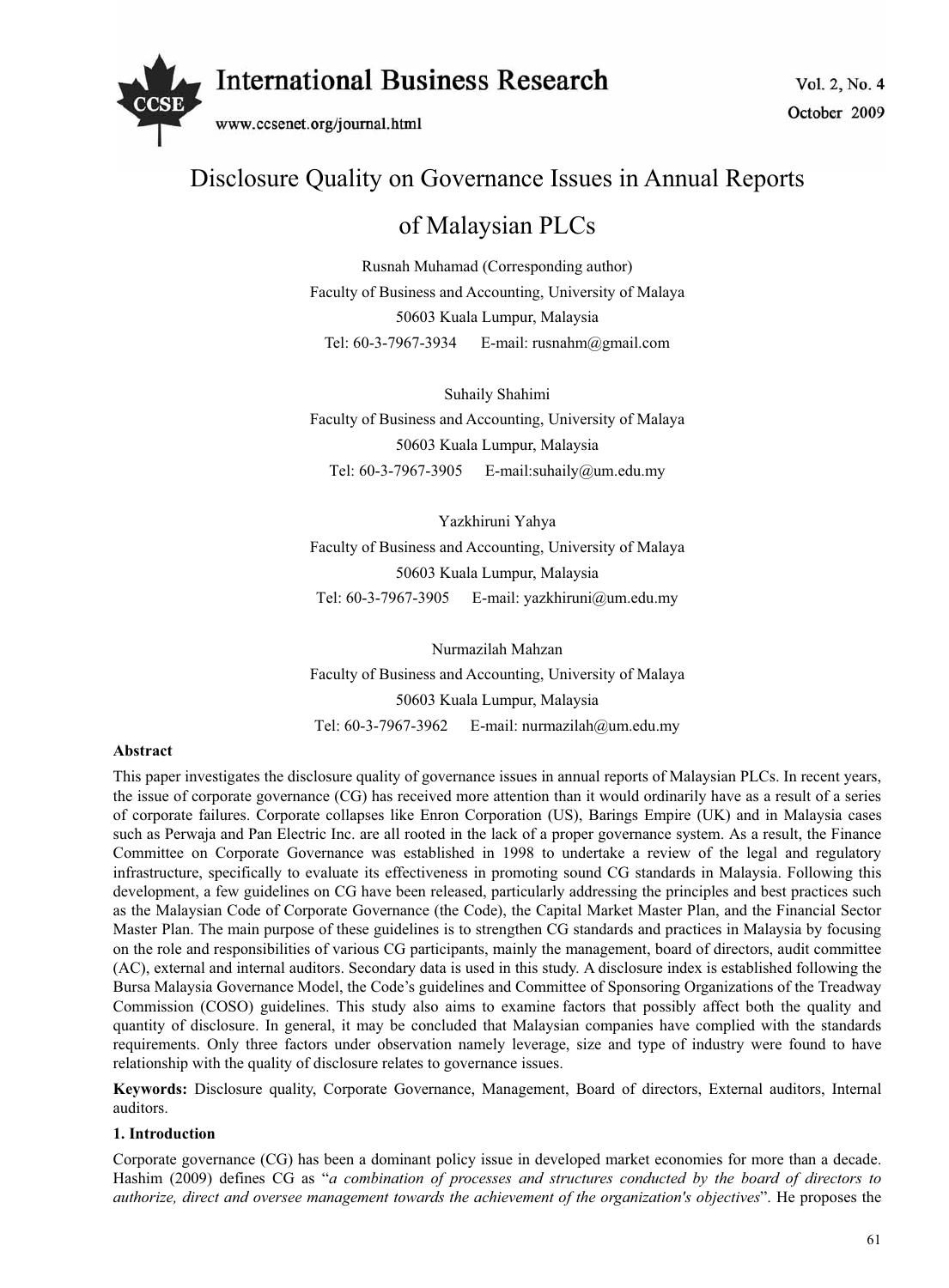involvement of four different parties in the CG process. The first party would be the oversight group which particularly includes board and committees of the board in the organization; the second group suggested is the stewardship group which mainly comprises of executive management of an organization; thirdly, he has suggested the involvement of the performance group which basically consists of the operating and supporting management staffs within an organization; and finally, he has included the assurance group which encompasses of internal and external auditors. In the similar line of thought, Rezaee (2009) describes CG as "*an ongoing process of managing, controlling, and assessing business affairs to create shareholder value and protect the interests of other stakeholders*". According to him, there are seven essential functions of CG namely, oversight, managerial, compliance, internal audit, advisory, external audit, and monitoring.

In Malaysia, the revised Listing Requirements of 2001 delineates the requirements for financial reporting disclosures on matters relating to CG and continuing listing obligations. Non-compliance signifies a lack of integrity and poor CG practices. Further, for any non-compliance, companies are subject to fines and sanctions by Bursa Malaysia. Hence, effective Internal Audit Practices (IAP) in an organization will ensure conformance to the laws and regulations. According to Faudziah, Hasnah and Muhamad (2005), the Bursa Listing Requirements have established the industry taskforce to formulate the "Statement on Internal Control: Guidance for Directors of Public Listed Companies" in order to assist public listed companies (PLCs) to make disclosures in their annual reports on the state of internal control. They further mentioned that in May 2001, with reference to the requirements of the Code relating to the Internal Audit Function (IAF), the Securities Commission (SC) appointed the Institute of Internal Auditors Malaysia (IIAM) to establish a separate industry taskforce to formulate the Guidelines for the establishment of an IAF. Risk assessment, control environment, control activities, information and communication and monitoring are five significant characteristics in this guideline (Faudziah *et al*., 2005).

The paper is organized as follows; the first section provides a review of relevant literature on issues related to CG, followed by a discussion on the research methodology adopted in this study. The remaining sections report the findings and conclusion of the study.

# **2. Literature Review and Research Questions**

## *2.1. Corporate Governance and Quality of Financial Reporting*

The Sarbane-Oxley Act 2002 (SOX) was enacted to improve CG, quality of financial reports, and the credibility of the audit (internal and external) functions. Pursuant to this, the SOX Act described that interaction between the AC members, the external auditor, internal auditors, members of the board, and the management is crucial for effective governance and to achieve high quality financial reporting. Cooper, Leung and Wong (2006) conclude that the SOX Act has added the dimension of internal financial reporting assurance expected of internal auditors and AC. In recent years, there has been growing recognition of the importance of effective CG in ensuring sound financial reporting. Effective CG ensures credible accounting and high quality financial reporting, which provides the transparency of information that enables users, especially shareholders and investors to make informed decisions. Rezaee (2005) states that the members of the board are elected to act as shareholders' eyes and ears to ensure the creation of shareholders' value. Mallin (2003), on another note, states that CG has developed and grown significantly in the last decade. Numerous countries have issued CG codes including Malaysia (i.e. the Code) and the recommendations of these codes, that symbolize "good" CG, undoubtedly contribute towards increased transparency and disclosure. Yuan and Yuan (2007) suggest that CG has a greater impact on improving business efficiency than an internal control system. They emphasize that instead of strengthening the internal control system, improving CG is a more efficient way to prevent fraud and improve business efficacy (ICS). Nevertheless, there is an interaction between CG and ICS. Therefore, ICS will be improved along with the improvement of CG (Yuan and Yuan, 2007). Cohen, Krishnamoorthy and Wright (2004) suggest that CG can be one of the important functions in ensuring the quality of financial reporting. However, the notion of "quality financial reporting" remains a vague concept. A review of the extant literature reveals that despite providing a clear definition of what constitutes "quality financial reporting" researchers have focused on factors that can clearly inhibit the attainment of high quality financial reports (Cohen *et al.,* 2004). According to them, factors such as earnings management, financial restatements and fraud have been used as evidence of failure in producing quality financial reporting. It was found that companies with financial reporting problems are less likely to have an AC that are dominated by outside directors, and few meet more than three times a year (Beasley 1996; McMullen and Raghunandan 1996; Beasley, Carcello, Hermanson and Lapides, 2000). Beasley *et al.* (2000), for example, found that the percentage of AC composed entirely of outside directors was lower for fraud related companies. They also found that AC for fraud companies met less often (generally once per year) compared to those of the fraud-free companies (generally two or three times per year).

## *2.2. Required Disclosure about Internal Control Effectiveness*

Globalization of business, technological advancements, increasing business failures, and extensively publicized fraud in the US and abroad have encouraged organizations to stress their internal controls and IAF (Rezaee 1995). He notes that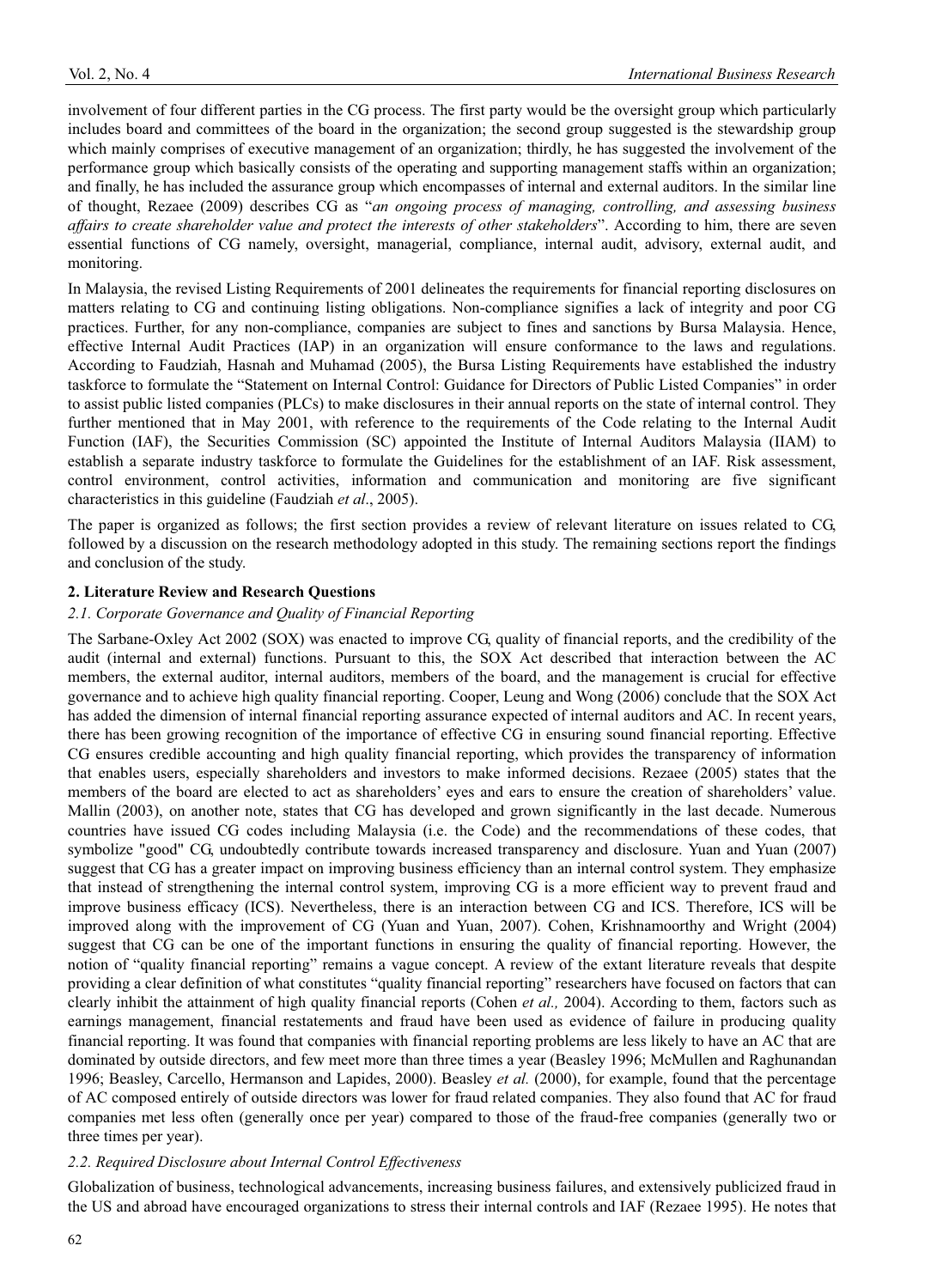the COSO report re-emphasized the importance of internal controls in achieving an entity's objectives and gives momentum for entities to refocus attention on their systems of internal controls in an effort to make certain responsible CG and reliable financial reporting processes.

The Institute of Internal Auditors (IIA), in one of its newsletters, has highlighted that the SOX Act 2002 requires management of public companies both large and small to annually assess and report on the effectiveness of internal control over financial reporting (IIA, 2005). The Institute further suggested that businesses can rely on an industry standard, *Internal Control – Integrated Framework*, to evaluate and enhance their control systems. The COSO *Framework*, which was issued in 1992, was mentioned by the Institute for use as a blueprint to establish internal controls that promote efficacy, mitigate risks, and help ensure the reliability of financial statements as well as complying with laws and regulations. The framework is well known for its comprehensiveness, effectiveness, and principles of strong internal control.

With regards to the Malaysian environment, the Bursa Listing Requirements established an industry taskforce, which formulated the "Statement on Internal Control: Guidance for Directors of Public Listed Companies", to assist PLCs in making disclosures in their annual reports on the state of internal control, to comply with the Listing Requirements of the Bursa. Originally, it affirmed:

*"…that a listed issuer must ensure that its board of directors includes in its annual report a statement about the state of internal control of the listed issuer as a group".* 

# Bursa Listing Requirements (Paragraph 15.27(b))

In May 2001, with respect to the requirements of the Code on the subject of the IAF, the SC appointed the IIAM to set up a discrete industry taskforce to create these Guidelines to help the board of PLCs to effectively discharge their responsibilities in respect of establishing an IAF. There are five key characteristics in this guideline, namely, risk assessment, control environment, control activities, information and communication and monitoring (Faudziah *et al*., 2005). Further, the guidance requires directors to *exercise judgment* in reviewing how the company successfully implements the requirements of the Code relating to its internal control and subsequently reports the judgment to shareholders.

#### *2.3. Disclosure Quality and Related Theories on CG Issues*

There is no single model for CG but there are common elements that can be custom tailored to companies (Taher, 2003). According to him, the common elements generally pointed out are disclosure, transparency and accountability. Transparency in disclosing information enables governments and companies to respond to economic problems in a timely manner, and is necessary to prevent corporate scandals.

According to Mallin (2003) CG can be viewed from an *agency perspective*. The agency theory posits an inherent moral hazard problem in principal-agent (owner-manager) relations that gives rise to agency costs (Coles, McWilliams and Sen, 2001; Jensen and Meckling, 1976). Mallin (2003) argues that the report of the UK Committee on the Financial Aspects of CG, published in 1992 has significant influence on the development of CG not just in the UK, but in numerous other countries. Among others, the recommendations made include the establishment of key board committees comprising *audit* (composed of non-executive directors and responsible to the board); *remuneration*  (responsible to the board for recommending remuneration of directors; *nomination* (a formal and transparent procedure for the appointment of new directors to the board); there should be at least three independent non-executive directors. The board should include a balance of executive and non-executive directors, so that no individual can dominate the board's decision making; and there should be separation between the roles of chair (responsible for running the board) and the chief executive officer responsible for running the business). These elements are also being emphasized in the Malaysian environment under the Bursa Listing Requirements.

In respect of other theories that relate to governance issues is the stewardship theory, which is another perspective that seeks to elucidate the behaviour of managers. Coles *et al.* (2001) have viewed this perspective as being complementary in respect to the agency and contracting explanations. Coles *et al.* (2001) have examined whether or not the presence of a steward as the manager would be able to mitigate agency problems and, thus, allow the corporation to reallocate resources that would have earlier been spent to provide additional monitoring and/or incentive mechanisms.

Naser and Nuseibeh (2003) note that the degree of compliance and the extent of corporate disclosure were used as a proxy of quality financial reporting; a high degree of compliance and more disclosure were viewed as better quality. They found that there is a high compliance with the mandatory requirements in all industries observed in their study except for the electricity sector. They further concluded that Saudi companies comply with the standards and disclose more than the minimum information required by law. However, in their opinion the level of voluntary disclosure is relatively low. Hasan and Karim (2005) investigated factors that influence the level of compliance by Bangladeshi companies with mandatory disclosure requirements. They state that the firm size, the qualifications of the accounting staff that prepare the financial statements and the reputation of the auditing firm have a significant positive impact on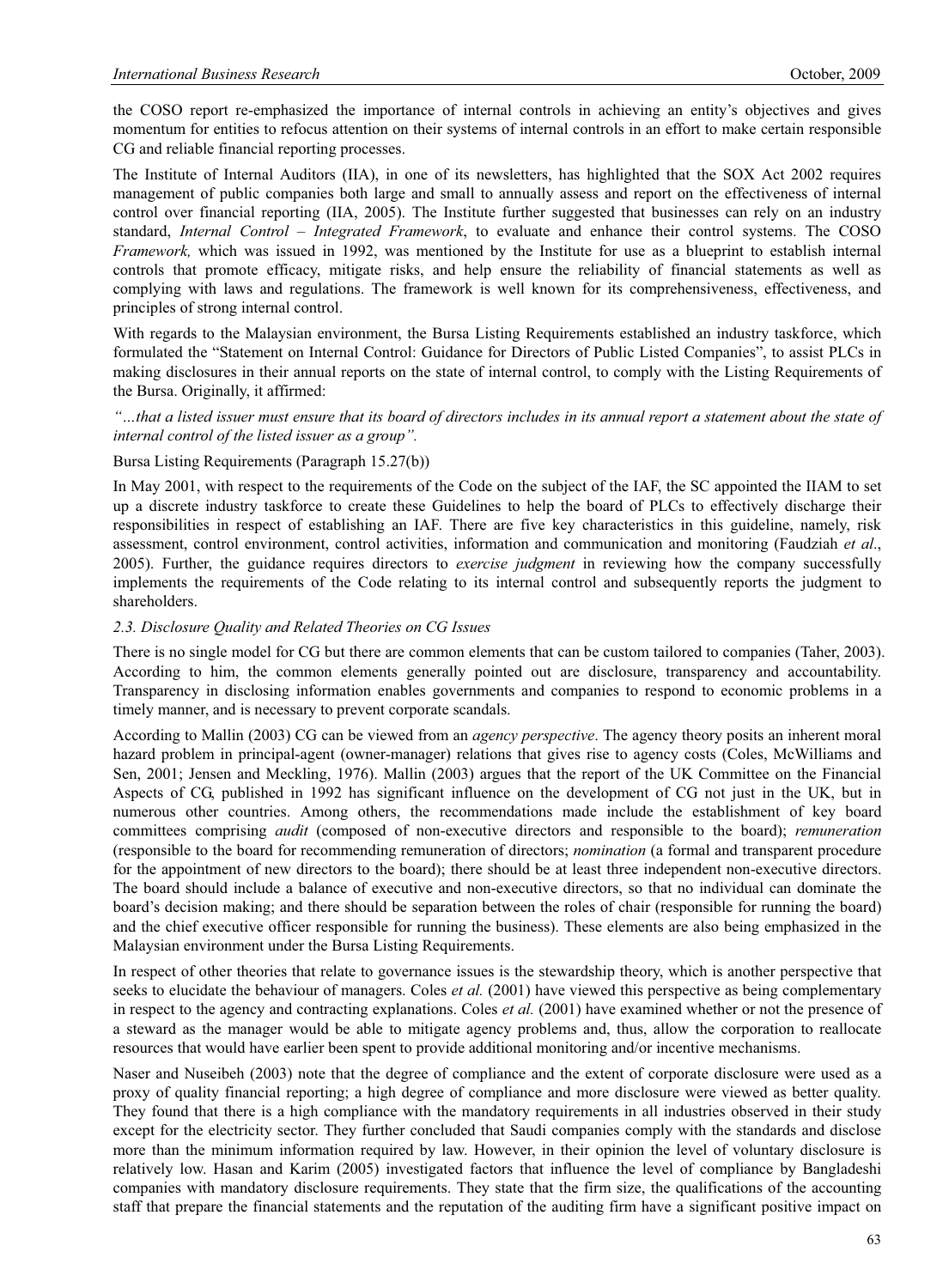the quality of compliance to the mandatory disclosure requirements. This study aims to examine the information content of the selected statements related to the CG elements in the published annual reports of the selected PLCs on Bursa Malaysia, namely, the Statement of Internal Control, Statement of Corporate Governance and Audit Committee Report. This study aims to seek answers to the following research questions.

Research question 1: Do Malaysian PLCs comply with the requirements of mandatory disclosure?

Research question 2: Do Malaysian PLCs disclose additional information in accordance with the Best Practices/Voluntary standards?

Research question 3: Is there any association between disclosure quality and audit committee, board composition, size of company, profitability, auditor, and industry?

# *2.4. Factors influencing the Disclosure Quality*

The review of the extant literature found that among others, audit committee, board composition, size of company, profitability, auditor, and industry have got an impact on the disclosure quality. Therefore, all these factors are examined in the context of the quality of disclosure relating to the selected governance issues.

# Audit Committee and Board Composition:

According to Goodwin and Seow (2002) the Cadbury report published in 1992 recommended that the board of directors of a company should have a separate committee for overseeing the remuneration of executive directors and the auditing of the financial reporting. In other words, companies should have separate AC and remuneration committees. The same requirement is found under the Bursa listing requirements. Goodwin and Seow (2002), and Beasley *et al.* (2000) found that investors, auditors and directors believe that a strong and effective AC is able to assist external auditors in auditing the fraudulent accounting records and increase the level of quality disclosure. Ho and Wong (2001) found that companies, which have an AC, are more likely to have a higher extent of voluntary disclosure. It was found that a higher percentage of outside directors or independent directors within an AC can effectively monitor the management of a company, thus, reducing the opportunity for fraudulent reporting. Therefore, it is posited that the proportion of independent directors is positively related to the company's performances and its disclosure quality. The empirical evidence regarding this matter is mixed. Bujaki and McConomy (2002) stated that companies with a majority of independent directors are significantly more likely to disclose more information relating to CG issues than those that do not have a majority of independent directors. In another study, Eng and Mak (2003) found that there is negative relationship between the board composition and disclosure. Rationally, if there is a majority of unrelated directors, the monitoring process will be more effective since this group of directors does not have a direct personal interest in a particular company. Therefore, it is posited that:

H1: The number of independent AC members and the proportion of outside directors are positively related to the level of CG disclosure.

H2: The existence of an AC is positively related to the level of voluntary disclosure made on CG information.

Size of company, Profitability and Leverage: The most common measures used by previous researchers to represent firm size includes capital stock turnover, market capitalization, total assets, market values of equity shares (McMullen, 1996; Forker, 1992; Wallace and Naser, 1995; Owusu-Ansah, 1998; Ho and Wong, 2001; Camferrman and Cooke, 2002; Eng and Mak, 2003 and Meek *et al*., 1995). In this study the total assets of a company has been used as a proxy for the firm size (Murphy, 1999; McMullen, 1996 and Ho and Wong, 2001). Various studies found a positive relationship between the firm size and the extent of disclosure in the corporate annual reports (Bujaki and McConomy 2002; Chau and Gray 2002; Laing and Weir 1999). McNally, Eng and Hasseldine (1982) argue that firm size is a dominant corporate characteristic in establishing the "leaders" in disclosure practices because of the great pressures from inside and outside of the company. According to Singhvi and Desai (1971), large companies normally use such information for managerial purposes, especially for monitoring internal reporting of the top management. The larger companies normally tend to disclose more information in order to convince and to promote their goodwill. The higher disclosure enables these large companies to maintain their reputation in the eyes of the public and to attract investors (Camfferman and Cooke 2002; Wallace and Naser 1995). Profitability is also another factor that is found to affect the extent of disclosure (Ahmad and Karim, 2005). The extant literature posits that a profitable company is likely to disclose more information to support the continuation of their position. Singhvi and Desai (1971) support this argument where they opined that higher earnings motivate management to provide greater disclosure of information in order to provide assurance to investors. In contrast, Bujaki and McConomy (2002) assert that firms facing a slowdown in revenue tend to increase their disclosure on issues relating to CG. However, previous researchers such as Wallace, Naser and Mora (1994) found that the association between the profitability and comprehensiveness of disclosure is not significant. In their study, profitability is measured using the net profit margin. Nevertheless, Owusu-Ansah (1998) found that there is a positive relationship between profitability and mandatory disclosure. This study aims to investigate whether there is any association between profitability and the disclosure quality related to the governance issues. The results suggest that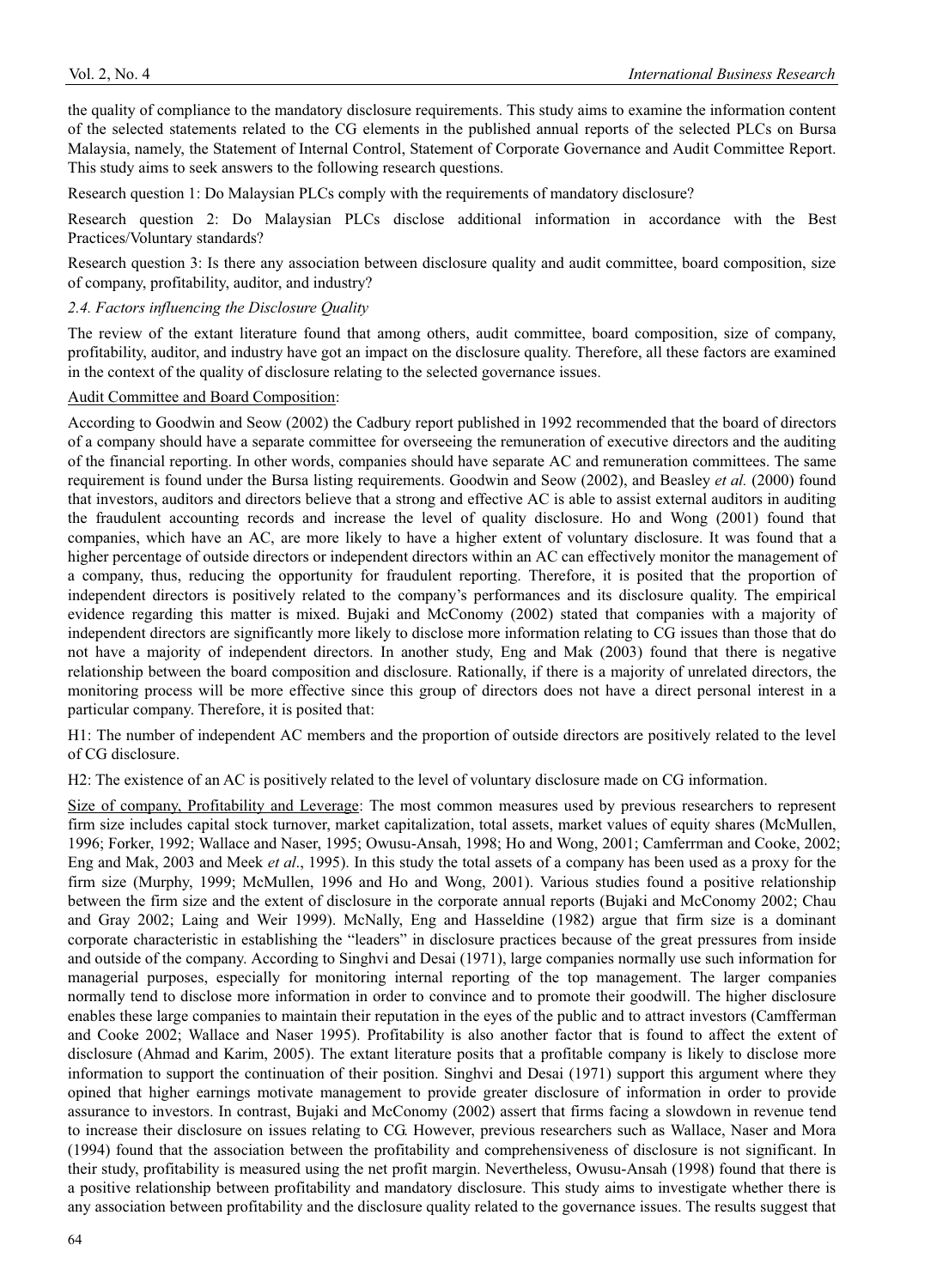highly leveraged firms have a wider obligation to disclose the information, especially the financial information in order to convince their long-term creditors that they have enough sources to fund the business. Empirical findings from the extant literature established that the relationship between leverage and the level of CG disclosure is mixed. Various studies provide support that leverage is positively correlated with disclosure (see for example, Bujaki and McConomy 2002), others found an insignificant effect (Chow and Wong-Borren, 1987). The agency theory predicts that the level of voluntary disclosure increases as the leverage of the firm grows. Jensen and Mekling (1976) argue that more highly leveraged companies incur higher monitoring costs whereby the board or management tends to increase the level of disclosure for monitoring purposes. Nevertheless, according to Eng and Mak (2003) increased leverage is expected to reduce disclosure because leverage helps to control the free cash flow problem and the agency costs of debt are controlled through restrictive debt covenants in debt agreement rather than increased disclosure information in annual reports. On the other hand, Ho and Wong (2001) found that the level of voluntary CG disclosure is not influenced by the agency cost of debt in Hong Kong listed companies. In this study leverage is represented by the total debt to equity ratio (Ho and Wong 2001). It indicates the ratio of debt on a companies' balance sheet to the amount of funds provided by the owner. Therefore, the third hypothesis for this study is:

H3: There is a positive association between the size of company, profitability, and leverage and the level of CG disclosure.

Auditor and Industry: According to Mallin (2003), CG can be viewed from an agency perspective. Coles *et al.* (2001) suggest that the presence of a steward as the manager may mitigate agency problems and enable the corporation to reallocate resources that would have earlier been spent on providing additional monitoring and/or incentive mechanisms. The size of the agency cost will also influence the choice of audit quality. The employment of a high quality auditor (big audit firm) may enhance good CG in one organization taking into consideration that the external auditor is one of the pillars of good CG. The review of the extant literature reveals that the type of industry is also one of the variables determining the level of disclosure in the corporate annual reports (Meek *et al*., 1995). The result of the empirical findings related to the type of industry and the level of disclosure is varied. For example, Meek *et al*. (1995) argue that the type of industry is the most important factor in explaining the level of the voluntary disclosures. Whereas, according to Eng and Mak (2003) there is no significant relationship between disclosure and the industry. According to Bujaki and McConomy (2002), the vast majority of firms in all industries provided CG disclosure but companies in the consumer products industry were particularly likely to provide more CG disclosure. Hence, the fourth hypothesis to be tested in this study is:

H4: There is a positive association between the auditor and the industry concerning the level of CG disclosure.

## **3. Research methodology**

Annual reports represent one of the important sources of information for companies in Malaysia (Idris, 1997; Rahman, 2001; Yatim, 2004; Rusnah, 2006). Therefore, in this study annual reports of the selected PLCs were analysed to evaluate the quality of disclosure made on CG issues. For the purpose of this study, the disclosure indexes are based on the one developed in the two recent studies by Naser and Nuseibeh (2003) and Bujaki and McConomy (2002). Before the coding of the index is done for each company in the sample, a scoring sheet is prepared based on the mandatory and voluntary items stated in the Code, the Bursa Malaysia listing requirements, the COSO guidelines and the adjusted disclosures index developed by Bujaki and McConomy (2002). A scoring sheet was also used in previous research (Eng and Mak, 2003; Bujaki and McConomy, 2002; Chau and Gray, 2002). The scale of disclosure used in this study is either "0" or "1'. The contents of each annual report are reviewed and are compared to the discretionary items on the list and coded as "1" if disclosed or else "0" for the non-disclosure. Three disclosure indexes are constructed, which relate to the governance issues (particularly the information in the Statement of Internal Control, Statement of Corporate Governance and Audit Committee Report) taking into consideration the Bursa Malaysia Governance Model, the Code's guidelines and the COSO guidelines. To answer the first and second research questions, the disclosure index scored by each company is then divided with the maximum score (Naser and Nuseibah, 2003) to represent the disclosure quality. This can be presented mathematically as follows:

$$
\mathbf{I}_x = \begin{bmatrix} n_x \\ \sum T_{tx} \end{bmatrix} / n_x
$$

where  $I_x$  is the index scored by company, *x*,  $0 \le I_x \le 1$ ;  $T_{tx}$  is the information item disclosed by company *x*;  $n_x$  is the maximum number of items expected to be disclosed by a company.

For the third research question, a hypothesis is developed to examine the relationship between the disclosure quality (dependent variable) and the independent variables, namely, audit committee, size of company, profitability, leverage, auditor and industry as established in previous studies on disclosure quality (Eng and Mak 2003; Bujaki and McConomy 2002; Meek, Roberts and Gray 1995). The next section discusses the variables used in this study.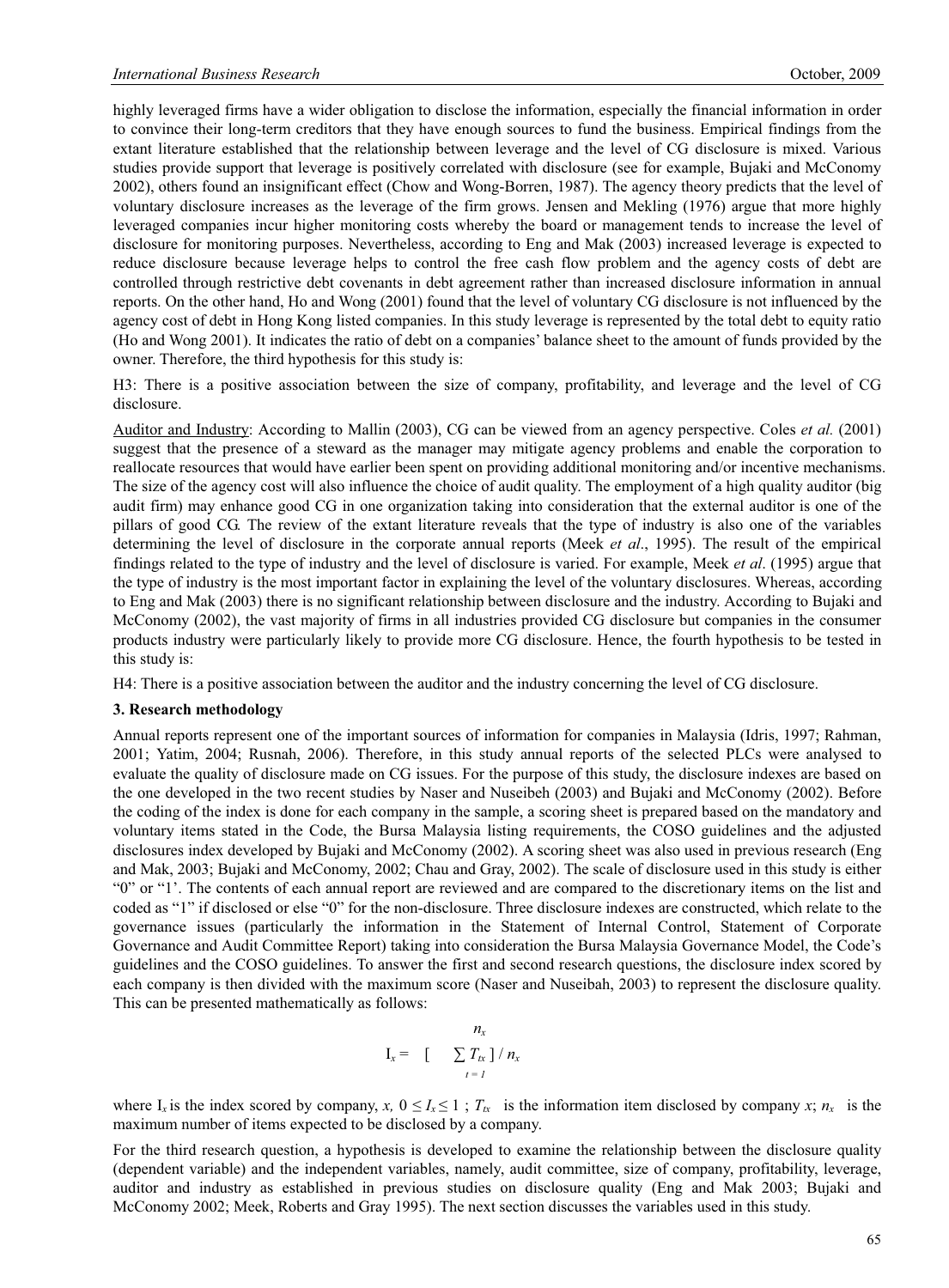Based on the above four hypotheses, the following model is formulated. The measurement of the dependent and experimental variables is based on the disclosure index developed by previous researchers (Bujaki and McConomy, 2002; Eng and Mak, 2003; Chau and Gray, 2002; and Meek *et al*., 1995).

DSCORE = ß1AUDITCOM + ß2OUTSIDERS + ß3FSIZE +ß4PROFIT + ß5LEV + ß6AUDITOR +ß7IND + ej Where:

| <b>DSCORE</b>    | = Mandatory and Voluntary disclosure (Best Practices) scores                                                                                                                                                                                                                                                                                                                                                                                                                                                                                                                      |
|------------------|-----------------------------------------------------------------------------------------------------------------------------------------------------------------------------------------------------------------------------------------------------------------------------------------------------------------------------------------------------------------------------------------------------------------------------------------------------------------------------------------------------------------------------------------------------------------------------------|
| <b>AUDITCOMM</b> | $=$ Proportion of independent non-executive directors on the audit committee                                                                                                                                                                                                                                                                                                                                                                                                                                                                                                      |
| <b>OUTSIDERS</b> | $=$ Percentage of outside directors on the board                                                                                                                                                                                                                                                                                                                                                                                                                                                                                                                                  |
| <b>FSIZE</b>     | $=$ Total assets                                                                                                                                                                                                                                                                                                                                                                                                                                                                                                                                                                  |
| <b>PROFIT</b>    | $=$ Net profit margin                                                                                                                                                                                                                                                                                                                                                                                                                                                                                                                                                             |
| <b>LEV</b>       | $=$ Total debt to equity ratio                                                                                                                                                                                                                                                                                                                                                                                                                                                                                                                                                    |
| <b>AUDITOR</b>   | $=$ Dummy variables, 1 if big audit firm, 0 otherwise                                                                                                                                                                                                                                                                                                                                                                                                                                                                                                                             |
| <b>IND</b>       | = Dummy variables, 1 if the firm is in consumer product sector, 0 otherwise; 2 if the firm is in the<br>industrial product sector, 0 otherwise; 3 if the firm is in the trading/services sector, 0 otherwise;<br>4 if the firm is in the infrastructure project sector, 0 otherwise; 5 if the firm is in the hotel sector,<br>0 otherwise; 6 if the firm is in the properties sector, 0 otherwise; 7 if the firm is in the plantation<br>sector, 0 otherwise; 8 if the firm is in the construction sector, 0 otherwise; 9 if the firm is in the<br>technology sector, 0 otherwise |

 $e =$  Error term

A sample of 159 companies from the year 2006 was chosen randomly, comprising nine sectors (excluding the finance sector) listed on the main board of Bursa Malaysia. Secondary data was compiled from the annual reports of companies, which are available on the Bursa Malaysia website (www.bursamalaysia.com.my) and the Bursa library. The information for variables can normally be found on the Statement of Corporate Governance, Statement of Internal Control, Reports from Audit Committee and director's profiles whilst variables such as total assets, total revenues, total debts and profit after tax can be found in the Profit and Loss Statement and the Balance Sheet. Data was analysed using: (1) Descriptive statistics and (2) Multivariate test (Multiple Regression Analysis).

## **4. Findings**

## *4.1. Degree of compliance with standards requirements*

As mentioned earlier, the degree of compliance and the extent of corporate disclosure are used as a proxy for quality; looking at the individual items of disclosure that formed the index reported in Table 1, the conclusion is that all companies under observation disclosed information on most of the items in the index. For items forming the mandatory disclosure index, only a few companies failed to mention clearly about "*the communication policy-management and shareholders*" as well as "*board should review the adequacy and form of director's compensation*" (elements in the Code). A number of companies did not report on the human resources policy and procedures and reporting deficiencies (principles of internal control). However, in general, it may be concluded that the companies successfully complied with the standards requirements. The finding is consistent with the previous finding established by Naser and Nuseibeh (2003) who found a relatively high compliance with mandatory requirements among Saudi companies.

In addition, an examination of the descriptive statistics on individual disclosure items that formed the index in respect of the voluntary disclosures is depicted in Table 1. It shows that the Malaysian PLCs disclose most of the items except for the few companies that did not state clearly the part on the AC's role, mainly the item "*To review the quarterly and year-end financial statements of the board, focusing particularly on the going concern assumption*". It was found that the sample companies disclose detailed information on fifteen of the listed items, implying that the level of the voluntary disclosure is high. This is contrary to the findings obtained in the study done by Naser and Nuseibah (2003) due to the fact that the major proportion of companies in Saudi Arabia are owned either by families or the government, thereby giving little impetus to disclose the voluntary information. Further, major investors, and governmental agencies, either have access to company records or can demand whatever information they want. Therefore, public financial disclosure in Saudi Arabia is kept to a minimum. On the other hand, Malaysian PLCs face different challenges. In the context of the Malaysian economic and business environment, Malaysian companies are expending more effort to enhance the level of investors' confidence through solidarity of CG in the respective companies. Our findings also support the proposition that the outside directors have been effective in monitoring managers (the function of the AC) and protecting the interests of shareholders. It also shows that CG in Malaysia ensures that credible accounting and high quality financial reporting provides the transparency that enables users, especially shareholders and investors (most of them are public) to make informed decisions. Besides, it is consistent with the statement made by Rezaee (2005) in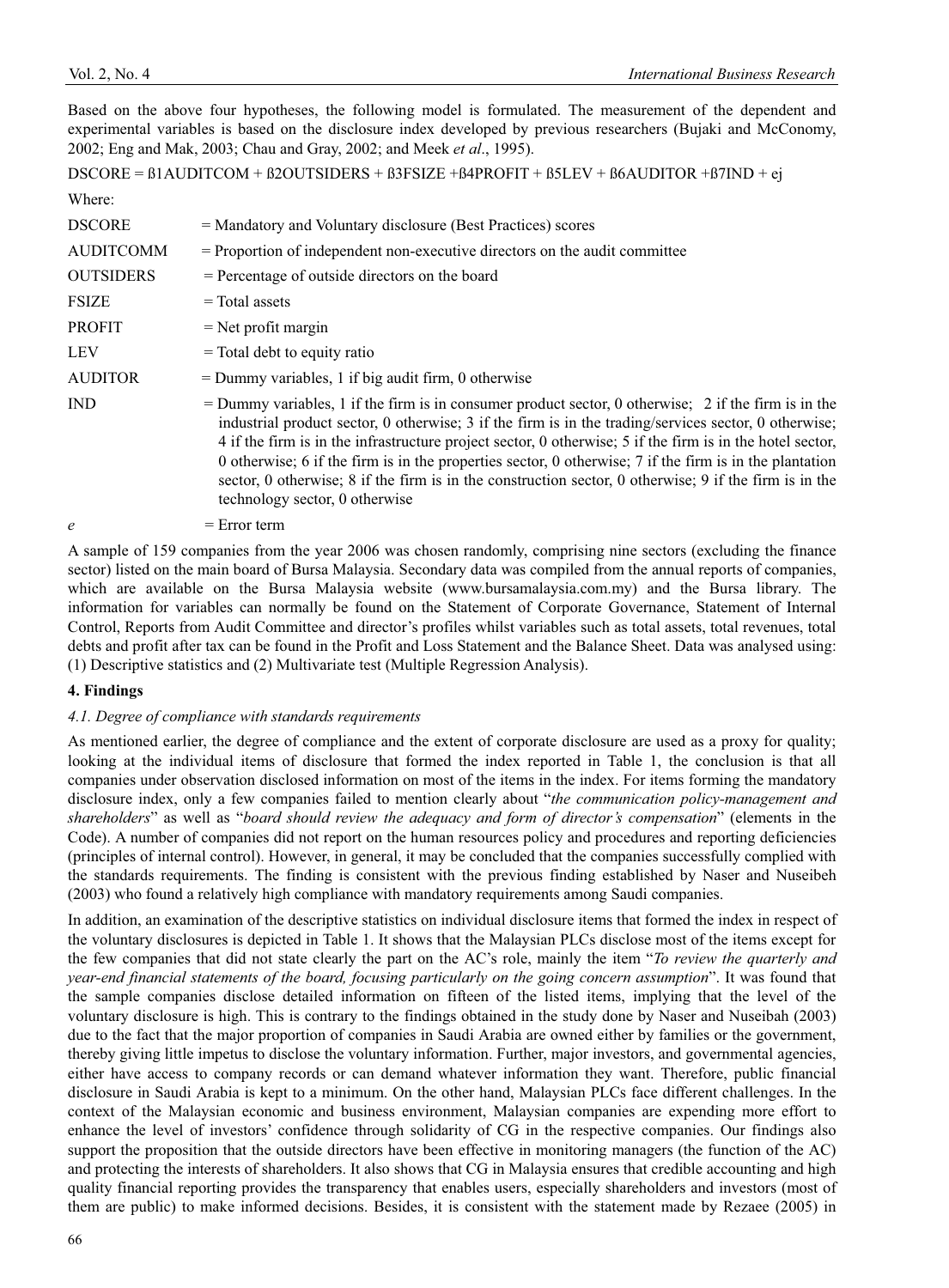which the election of the board is to act as the eyes and ears of the shareholders to ensure the creation of shareholders' value.

The above findings can be attributed to the issuance of the revised Listing Requirements by Bursa Malaysia in 2001, which prescribed the requirements for financial reporting disclosures on CG matters and continuing listing obligations for Malaysian PLCs. Any non-compliance indicates a lack of integrity and poor CG practices. For any non-compliance, companies are subject to fines and sanctions by Bursa Malaysia. Consequently, an effective IAF in an organization will help to ensure compliance with laws and regulations.

# *4.2. Results of hypotheses testing*

Table 2 reports the results of the linear regression for the sample companies. The dependent variable is the total disclosure score that was developed based on the Code, the Bursa Malaysia listing requirements, the COSO guidelines and various studies (Bujaki and McConomy, 2002; Eng and Mak, 2003; Chau and Gray, 2002; Meek *et al*., 1995). Table 2 presents the  $R^2$  (coefficient of determination), F-ratio, beta coefficients and t-statistics for the model and summarizes the multiple regression results of Y (the Mandatory and the Voluntary disclosure scores) on the explanatory variables.

The results reflected in Table 2 show that there are no significant relationships between disclosure quality with the CG index score (mandatory disclosure) and AC's role index score (the voluntary disclosure) as well as with all the company characteristics (as indicated earlier including board composition; size; profitability; leverage; auditor and industry) except for the internal control index score (the mandatory disclosure). Overall, it may be concluded that Malaysian companies have complied with the standards requirements. It shows that Malaysian companies are aware of the sanctions for non-disclosure, whereby failure to disclose the matters set out in *para* 4.1 (the Code) in their annual reports, may result in companies facing action from the Bursa as stated in the Bursa listing requirements and section 11 of the Security Act 1983.

As reflected in Table 2, the value of  $R^2$  is 0.257 (F=3.304) denoting that a slight percentage (approximately 26%) of the variation in Y (principles of internal control that refers to the mandatory disclosure) can be explained by the variations in the set of independent variables (adjusted  $R^2 = 0.180$ ). At the 0.05 level of significance, the hypothesis that all explanatory variable coefficients are simultaneously equal to zero is rejected. Only three independent variables entered the equation with a regression coefficient that was significant at the 0.05 level in the regression model. These variables include: size of company, leverage and one industry dummy variable (infrastructure industry).

The most significant independent variable is leverage followed by the size of company with *p*-values of 0.004 (*t* = 2.898) and 0.033 (*t* = 2.156), respectively. The results provide support for Hypothesis 3 except for profitability (which is not significant). The results indicate that more highly leveraged companies incur higher monitoring costs whereby the board or management tend to increase the level of disclosure for monitoring purposes. According to Bujaki and McConomy (2002), highly leveraged companies do provide more detailed discussion on the implementation of CG guidelines, consistent with an effort to convince investors and potential investors that they are effectively governed (LEV significant at the 0.07 level). The results obtained are also consistent with the argument made by Jensen and Meckling (1976).

In addition, large Malaysian PLCs normally use such information for managerial purposes, especially for monitoring internal reporting of top management. The results suggest that large companies tend to disclose more information in order to maintain their image and reputation in the eyes of the public and to attract investors. The finding is consistent with previous empirical studies, which found that large companies disclose more information to attract investors as the large companies need more financing than smaller companies (see Bujaki and McConomy 2002; Chau and Gray 2002; Camfferman and Cooke 2002; Ho and Wong 2001; Laing and Weir 1999; Wallace and Naser 1995; Singhvi and Desai 1971).

Another factor that influenced the disclosure quality on governance issues (internal control disclosure index score) is the type of industry i.e. infrastructure ( $p$ -value =  $0.035$ ,  $t = 2.128$ ), others are not significant. This is consistent with the findings established in Eng and Mak (2003) and Ho and Wong's (2001) studies but is inconsistent with the conclusion made by Bujaki and McConomy (2002). They concluded that the majority of larger companies in all industries provided CG disclosure, particularly companies in consumer products. Meanwhile, Ho and Wong (2001) found that the Banking and Finance industry was more likely to have a higher extent of voluntary disclosure as reputation is very important for companies in this industry.

# *4.3. Discussion of findings*

Hypothesis 1, which states that the number of independent AC members and the proportion of outside directors are positively related to the level of CG disclosure was not supported. This finding is inconsistent with the findings established by McMullen (1996), which found that there is a strong correlation between the presence of AC and a high reliability of financial reporting. The previous empirical evidence relating to this issue is mixed. Bujaki and McConomy (2002) found that companies with a majority of outside directors are significantly more likely to disclose more CG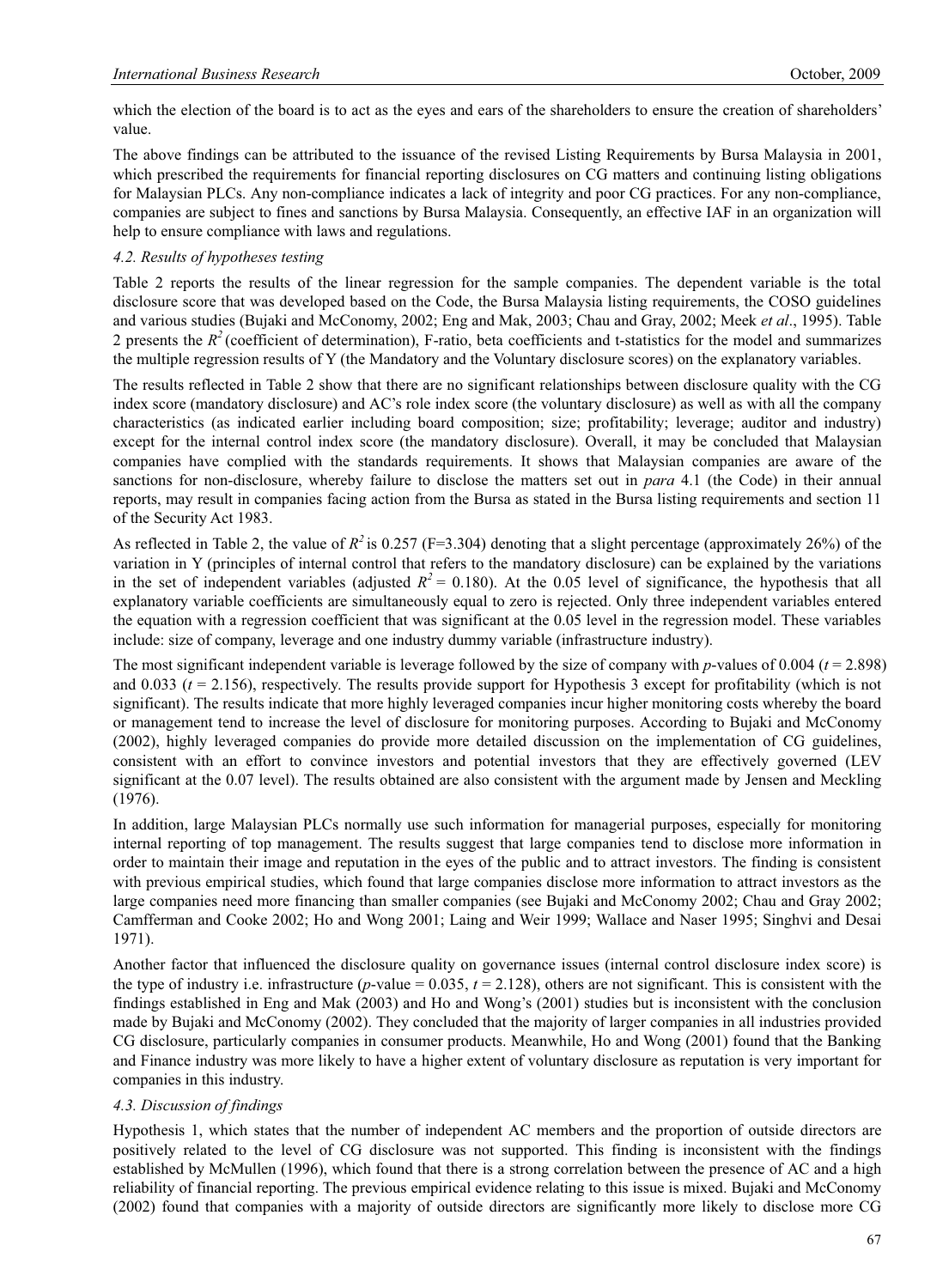issues than those that do not have a majority of outside directors. Eng and Mak (2003) found that there is a negative association between board composition and disclosure. They mentioned that the difference is due to the role played by independent directors. Outside directors may be elected by blockholders (who own a block of shares) to represent their interests and may be able to acquire information directly, rather than through public disclosure. Thus, a possible explanation of this result is that while AUDITCOMM and OUTSIDERS in Malaysia are likely to ensure that the company has complied with the mandatory as well as the voluntary disclosure requirements, they are still not actively pressing the company to disclose such information. Also there are questions about the independence of so-called 'independent' non-executive directors in Malaysia and their effectiveness as a monitoring device as many of them are appointed by the chief executive officer or the chairman of the board.

Hypothesis 2 states that companies that have an AC are more likely to have a higher extent of voluntary disclosure. Although the hypothesized direction was correct, it is not significant. Thus, implying that the existence of an AC does not effectively improve the transparency of information. Ho and Wong (2001) found that companies, which have an AC, are more likely to have a higher extent of voluntary disclosure. Forker (1992) only found a weak relationship between the existence of an AC and the quality (extent) of disclosure.

Hypothesis 3 states that there is a positive correlation between the size of company, profitability, and leverage, and the level of CG disclosure. Only size of company and leverage are significant and positively related to the level of CG disclosure. This is consistent with the findings of various studies such as Bujaki and Conomy (2002), Camfferman and Cooke (2002) and Wallace and Naser (1995). The finding implies that large Malaysian companies are likely to disclose more information with respect to CG information to maintain their image and reputation to gain public confidence as well as investors' interests. However, there is no evidence that profitability has an influence on the level of CG disclosure. This is consistent with the findings established in Wallace, *et al*. (1994) and Ho and Wong (2001). Bujaki and McConomy (2002) and Camfferman and Cooke (2002) found a negative relationship between profitability and the level of CG disclosure.

Hypothesis 4, which states that there is a positive association between the auditor and the industry with the level of CG disclosure, is not supported except for one industry dummy variable (infrastructure industry). In Malaysia, highly qualified auditors (big audit firm) may enhance CG in a company but to what extent they are actively involved in determining the level of disclosure with respect to governance issues in the corporate annual reports is still questionable. The result indicates that the Malaysian infrastructure industry is more likely to have a higher extent of CG disclosure compared to companies in the other industries. Eng and Mak (2003) found no evidence of a relationship between industry and the level of CG disclosure in Singapore. Bujaki and McConomy (2002) found that the consumer products industry is likely to provide more CG disclosure in Canada.

## **5. Summary and conclusion**

In recent years, regulatory bodies have promulgated new CG requirements in order to enhance corporate transparency. In Malaysia, the Bursa listing requirements have raised the standards of CG of PLCs in order to enhance investor confidence and to further improve the integrity of the capital market. This study is aimed at examining various issues relating to the quality of information disclosed in the annual reports of the selected Malaysian PLCs. The descriptive statistics indicate that there is a relatively high compliance with the mandatory requirements as well as voluntary disclosure. The results of the analysis show a relatively high compliance with the mandatory requirements as well as voluntary disclosure in all companies under study, implying that they are aware of the sanctions that they might face for non-compliance.

The results also provide empirical evidence supporting certain hypotheses proposed in this study. It is found that only the size of company, leverage and the type of industry (i.e. the infrastructure industry) are positively related to the level of CG disclosure. The results suggest that companies that are big in size and highly leveraged as well as companies in the infrastructure industry tend to have a high level of CG disclosure.

Since Bursa Malaysia has promulgated various listing requirements to raise the standards of CG for PLCs in enhancing investor confidence it will be interesting to examine whether there is any association between the quality of disclosure on CG issues and the share prices among the Malaysian PLCs. If CG disclosures are able to enhance investor confidence then it is expected that the quality of disclosure on CG issues will positively associate with the share prices of a PLC. Future research may also consider conducting in-depth interviews to explore the possible issues, problems and challenges facing the relevant CG actors such as members of AC, external auditors and internal auditors in maintaining good CG in a company.

## **6. References**

Ahmad, J. U. & Karim, A K M. W. (2005), Determinants of IAS disclosure compliance in emerging economies: Evidence from exchange listed companies in Bangladesh, Working Paper Series (21), Victoria University of Wellington, New Zealand.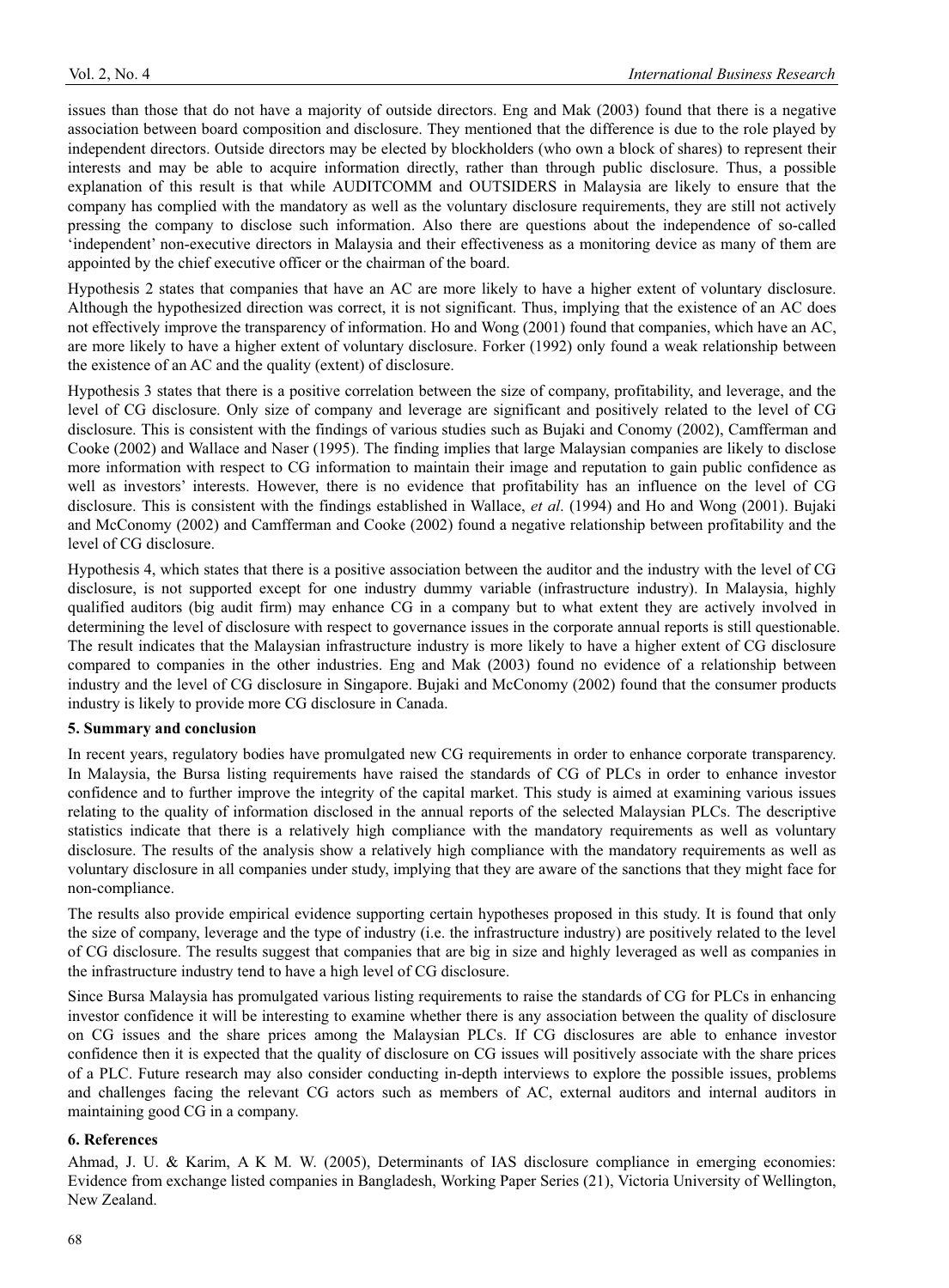Beasley, M.S. (1996). An empirical analysis of the relation between the board of director composition and financial statement fraud. *The Accounting Review*, 71(4), 443-465.

Beasley, M.S., Joseph V. C., Dana R. H. & Paul D. L. (2000). Fraudulent financial reporting: consideration of industry traits and corporate governance mechanisms." *Accounting Horizons,* 14(4), 441-454.

Bujaki. M. & McConomy, B. (2002). Corporate governance: factors influencing voluntary disclosure by Publicly Traded Canadian Firms. *Canadian Accounting Perspective,* 1,105-39.

Cadbury Committee Report. (1992). Report of the Cadbury Committee on the financial aspects of corporate governance, Gee, London.

Camfferman, K. & Cooke, T., E. (2002). An analysis of disclosure in the annual reports of U.K. and Dutch companies. *Journal of International Accounting Research*, 1(1), 3-30.

Chau, G.K. & Gray, S.J. (2002). Ownership structure and corporate voluntary disclosure in Hong Kong and Singapore. *International Journal of Accounting*, 37(2), 247-265.

Chow, C.W. & Wong-Boren, A. (1987). Voluntary financial disclosure by Mexican Corporations. *The Accounting Review,* 62(3), 533–541.

Cohen, J., Krishnamoorthy, Ganesh. & Wright, A. (2004). The Corporate Governance Mosaic and Financial Reporting Quality." *Journal of Accounting Literature* 23: 87-152.

Coles, J. W., McWilliams, V. B. & Sen, Nilanjan. (2001). An examination of the relationship of governance mechanismst performance. *Journal of Management*, 27 23-50.

Cooper, Barry J., Philomena, L. & Grace, W. (2006). The Asia Pacific literature review on internal auditing. *Managerial Auditing Journal,* 21(6), 822-834.

Eng, L. L. & Mak, Y.T. (2003). Corporate governance and voluntary disclosure. *Journal of Accounting and Public Policy,* 22, 325-345.

Faudziah, H. F., Hasnah, H. & Muhamad, J. (2005). Internal auditing practices and internal control system. *Managerial Auditing Journal,* 20(8), 844-866.

Forker, J.J. (1992). Corporate governance and disclosure quality. *Accounting and Business Research,* 22 (86), 111-124.

Goodwin, J. & Seow, J. L. (2002). The influence of corporate governance mechanisms on the quality of financial reporting and auditing: perceptions of auditors and directors in Singapore. *Accounting and Finance*, 42, 195-223.

Hasan, T. & Karim, A K M. W. (2005). Regulatory change and the quality of compliance to mandatory disclosure requirements: evidence from Bangladesh, Working Paper Series (34), Victoria University of Wellington, New Zealand.

Hashim, M. (2009). Control and Governance - Organisational Performance, Paper Presented at the *Half Day Seminar on Control and Governance* organized under the Internal Audit Education Partnership (IAEP) Program with the US IIA Inc, 14 February, Kuala Lumpur.

Ho, S.S.M. & Wong, K.S. (2001). A study of the relationship between corporate governance structures and the extent of voluntary disclosure. *Journal of International Accounting, Auditing and Taxation,* 10(2), 139-156.

Idris, F. (1997). Islamic Banks' Financial Reporting and its Usefulness to Investors. Unpublished Doctoral Dissertation. University of Cardiff, UK.

Institute of Internal Auditors [IIA]. (2005). Putting COSO's Theory Into Practice.

Jensen, M. C. & Meckling, W. H. (1976). Theory of the firm: managerial behavior, agency costs, and ownership structure. *Journal of Financial Economics,* 3, 305-360.

Laing, D. & Weir, C.M. (1999). Governance structures, size and corporate performance in UK firms. *Management Decision,* 37(5), 457-464.

Mallin, C. (2003). The relationship between corporate governance, transparency and financial disclosure [Part I], United Nations Conference on Trade and Development, Geneva.

McMullen, D. A. (1996). Audit committee performance: an investigation of the consequences associated with audit committees. *Auditing: A Journal of Theory and Practice,* 15(1), 87-103.

McMullen, D. A. & K. Raghunandan. (1996). Enhancing audit committee effectiveness. *Journal of Accountancy* 182(2), 79-81.

McNally, G.M., Eng, L. H. & Hasseldine, C.R. (1982). Corporate financial reporting in New Zealand: an analysis of user preference, corporate characteristics and disclosure practice. *Accounting and Business Research* 13(49), 11-20.

Meek, G. K., Roberts, C.B. & Gray, S.J. (1995). Factors influencing voluntary annual report disclosures by U.S., U.K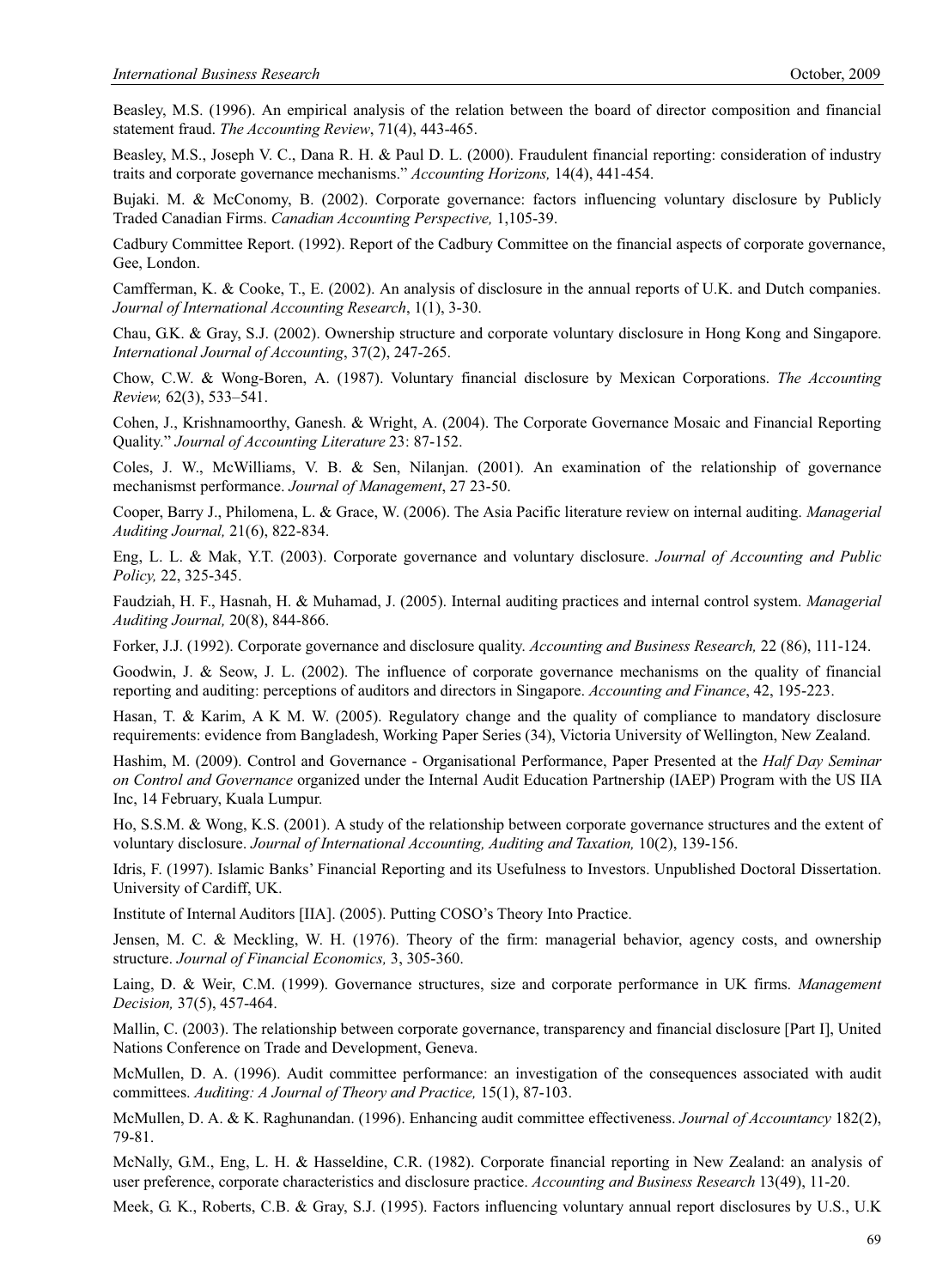and Continental European Multinational Corporations. *Journal of International Business Studies*, 3<sup>rd</sup> Ouarter, 555- 572.

Murphy, A. B. (1999). Firm characteristics of Swiss companies that utilize International Accounting Standards. *The International Journal of Accounting*, 34, (l), 121-131.

Naser, K. & R. Nuseibah. (2003). Quality of financial reporting: evidence from the listed Saudi nonfinancial companies. *The International Journal of Accounting,* 38(1), 41-70.

Owusu-Ansah, S. (1998). The impact of corporate attributes on the extent of mandatory disclosure and reporting by listed companies in Zimbabwe. *The International Journal of Accounting,* 33(5), 605-631.

Rahman, A. A. (2001). The Use and Perceived Important of Annual Reports by Accountants in the Service Industry in Malaysia. Asian Review of Accounting, 9 (2), 117-128.

Rezaee, Z. (1995). What the COSO Report means for internal auditors. *Managerial Auditing Journal,* 10 (6), 5-9.

Rezaee, Z. (2005). Causes, consequences, and deterrence of financial statement fraud. *Critical Perspective on Accounting,* 16, 277-298.

Rezaee, Z. (2009). The Role of Internal Auditors in Corporate Governance, Paper Presented at the *PhD Colloquium* organized by Faculty of Business and Accountancy, 4 June, Kuala Lumpur.

Rusnah, M. (2006). Islamic Corporate Reports (ICRs) and Muslim Investors: The Case of the Islamic Banking Indusrty in Malaysia. Unpublished Doctoral Dissertation. University Malaya, Kuala Lumpur.

Singhvi, S. & Desai, H.B. (1971). An empirical analysis of the quality of corporate financial disclosure. *Accounting Review,* 46 (1), 621 -632.

Taher, M. N. (2003). Corporate governance & the Saudi capital market law. Arab News. [Online] Available: http://www.arabnews.com (November 3, 2003)

Wallace, R.S.O. & Naser, K. (1995). Firm-Specific determinants of comprehensiveness of mandatory disclosure in the corporate annual reports of firms on the stock exchange of Hong Kong. *Journal of Accounting and Public Policy,* 14(4), 311-368.

Wallace, R.S.O., Naser, K. & Mora, A. (1994). The relationship between the comprehensiveness of corporate annual reports and firm characteristics in Spain. *Accounting and Business Research*, 25(97), 41-53.

Yatim, M. M.N. (2004). Investors' Perception on the Usefulness of Corporate Annual Reports Issues by Islanmic Financial Institutions in Malaysia. Paper Presented at *UNITEN Conference*, Kuala Lumpur.

Yuan, J. & Yuan, C. (2007). How to improve China's enterprise internal control system: based on the perspective of corporate governance. The Business Review, 7(2), 91-97.

| Table 1. Descriptive statistics on items formed disclosure indexes |  |  |  |  |  |  |  |
|--------------------------------------------------------------------|--|--|--|--|--|--|--|
|--------------------------------------------------------------------|--|--|--|--|--|--|--|

| Item disclosed                                                                                     | 2006 |      |
|----------------------------------------------------------------------------------------------------|------|------|
|                                                                                                    | Mean | SD   |
| Items formed mandatory disclosure index                                                            |      |      |
| Corporate governance (CG)                                                                          |      |      |
| Board has responsibility for strategic planning process                                            | 0.96 | 0.19 |
| Board has responsibility for identification of risks and risk management system                    | 0.99 | 0.11 |
| Board has responsibility for succession planning                                                   | 1.00 | 0.00 |
| Communication policy-management and shareholders                                                   | 0.56 | 0.50 |
| Internal control and management information system                                                 | 1.00 | 0.00 |
| Reviewing the adequacy and the integrity of company's internal control system and management       | 1.00 | 0.00 |
| system.                                                                                            |      |      |
| Board should be constituted with a majority of unrelated directors                                 | 0.96 | 0.19 |
| The circumstances of the company, whether it practices duality or separates the duties between     | 0.92 | 0.26 |
| Chairman and CEO.                                                                                  |      |      |
| Firms should have a committee of directors for nominating new directors and assessing directors on | 1.00 | 0.00 |
| an ongoing basis                                                                                   |      |      |
| Have a majority of whom are independent                                                            | 1.00 | 0.00 |
| Firms should implement a process for assessing the effectiveness of the board, its committee, and  | 0.90 | 0.30 |
| individual directors                                                                               |      |      |
| An orientation and education programme should be provided to new board members                     | 1.00 | 0.00 |
| Supply of information                                                                              | 1.00 | 0.00 |
| Board should consider its size and the potential for reduction                                     | 1.00 | 0.00 |
| Remuneration procedure that indicates company has a formal and transparent procedure for           | 0.99 | 0.08 |
| developing policy                                                                                  |      |      |
| Remuneration that indicates the rationale and objective remuneration policy                        | 0.81 | 0.39 |
|                                                                                                    |      |      |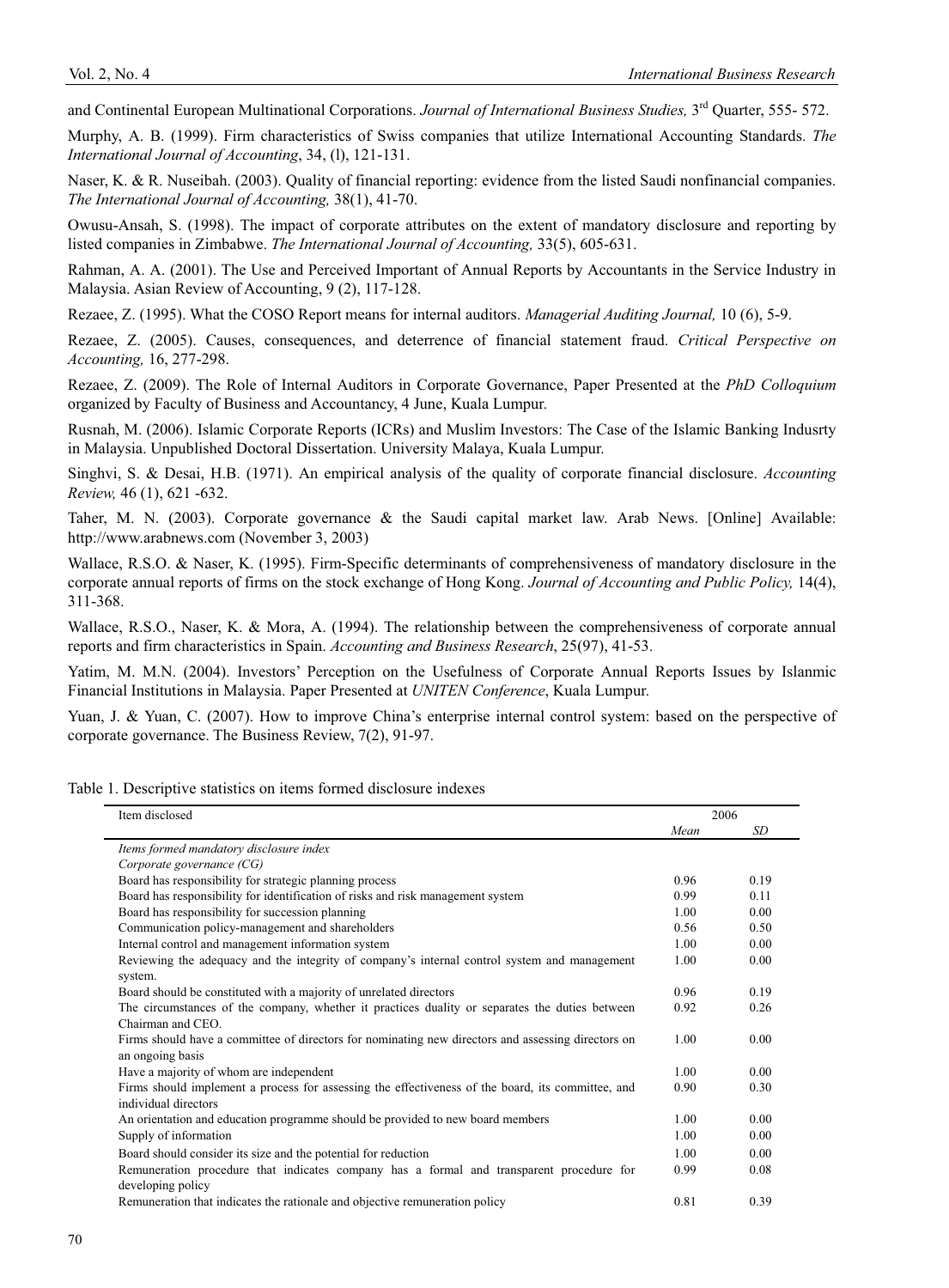| Board should review the adequacy and form of director's compensation                                   | 0.52 | 0.50 |
|--------------------------------------------------------------------------------------------------------|------|------|
| Remuneration committee should be a majority of whom are unrelated                                      | 0.99 | 0.11 |
| Remuneration committee should be remuneration information                                              | 0.99 | 0.11 |
| Audit committee should be composed only of outside directors                                           | 1.00 | 0.00 |
| Audit committee should have its responsibilities specifically defined                                  | 0.79 | 0.41 |
| Audit committee should have direct communication channels with internal and external auditors          | 0.96 | 0.21 |
| Audit committee should have oversight responsibility for system of internal control                    | 1.00 | 0.00 |
| Audit Committee meeting that disclose in an informative way, details of the activities of audit        | 0.96 | 0.21 |
| committee                                                                                              |      |      |
| Affirmation on the duties of audit committee                                                           | 0.94 | 0.24 |
| Dialogue between companies and investors that states AGM become a place to communicate                 | 0.99 | 0.11 |
| between company and shareholders.                                                                      |      |      |
|                                                                                                        | 0.98 | 0.14 |
| Dialogue between companies and investors that states they conduct dialogue with investor.              |      |      |
| Internal Control (IC)                                                                                  |      | 0.11 |
| Integrity and ethical values                                                                           | 0.99 |      |
| Importance of board of directors                                                                       | 1.00 | 0.00 |
| Management philosophy and operating styles                                                             | 0.98 | 0.14 |
| Organizational structures                                                                              | 1.00 | 0.00 |
| Commitment to financial reporting competencies                                                         | 0.62 | 0.49 |
| Authority and responsibility                                                                           | 1.00 | 0.00 |
| Human Resources                                                                                        | 0.57 | 0.50 |
| Importance of financial reporting objectives                                                           | 0.92 | 0.26 |
| Identification and analysis of financial reporting risks                                               | 0.97 | 0.16 |
| Assessment of fraud risk                                                                               | 0.77 | 0.42 |
| Elements of a control activity such as performance reviews, information processing controls,           | 1.00 | 0.00 |
| physical controls and segregation of duties.                                                           |      |      |
| Control activities linked to risk assessment                                                           | 1.00 | 0.00 |
| Selection and development of control activities                                                        | 0.99 | 0.08 |
| Information technology                                                                                 | 0.79 | 0.41 |
| Information needs                                                                                      | 0.98 | 0.14 |
| Information control                                                                                    | 1.00 | 0.00 |
| Management communication                                                                               | 0.97 | 0.16 |
| Upstream communication                                                                                 | 0.83 | 0.38 |
| Board communication                                                                                    | 1.00 | 0.00 |
| Communication with outside parties                                                                     | 0.97 | 0.18 |
| Ongoing monitoring                                                                                     | 0.92 | 0.26 |
| Separate evaluation                                                                                    | 1.00 | 0.00 |
| Reporting deficiencies                                                                                 | 0.53 | 0.50 |
| Management roles (regular management supervisory activities in performing their duties)                | 1.00 | 0.00 |
| Board and audit committee                                                                              | 0.99 | 0.08 |
| Other personnel                                                                                        | 0.99 | 0.08 |
| Voluntary disclosure                                                                                   |      |      |
| Audit Committee's roles (ACR)                                                                          |      |      |
| To consider the appointment of the external auditor, the audit fee and any questions of resignation or | 1.00 | 0.00 |
| dismissal                                                                                              |      |      |
| To discuss with the external auditor before the audit commences, the nature and scope of the audit,    | 1.00 | 0.00 |
| and ensure coordination where more than one audit firm is involved                                     |      |      |
| To review the quarterly and year-end financial statements of the board, focusing particularly on any   | 1.00 | 0.00 |
| changes in accounting policies and practices                                                           |      |      |
| To review the quarterly and year-end financial statements of the board, focusing particularly on       | 0.99 | 0.08 |
| significant adjustment arising from the audit                                                          |      |      |
| To review the quarterly and year-end financial statements of the board, focusing particularly on the   | 0.70 | 0.46 |
| going concern assumption                                                                               |      |      |
|                                                                                                        |      |      |
| To review the quarterly and year-end financial statements of the board, focusing particularly on       | 0.96 | 0.19 |
| compliance with accounting standards and other legal requirements                                      |      |      |
| To discuss problems and reservations arising from the interim and final audits, and any matter the     |      |      |
| auditor may wish to discuss (in the absence of management where necessary)                             | 0.98 | 0.14 |
| To review the external auditor's management letter and management's response                           | 0.99 | 0.08 |
| Review the adequacy of the scope, functions and resources of the internal audit function, and that it  | 1.00 | 0.00 |
| has the necessary authority to carry out its work                                                      |      |      |
| Review the internal audit programme and results of the internal audit process, and where necessary,    | 1.00 | 0.00 |
| ensure that appropriate actions are taken on the recommendations of the internal audit function        |      |      |
| Review any appraisal or assessment of the performance of members of the internal audit function        | 1.00 | 0.00 |
| Approve any appointment or termination of senior staff members of the internal audit function          | 0.95 | 0.22 |
| Inform itself of resignations of internal audit staff members and provide the resigning staff member   | 0.94 | 0.24 |
| an opportunity to submit their reasons for resigning                                                   |      |      |
| To consider any related party transactions that may arise within the company or group                  | 0.99 | 0.11 |
| To consider the major findings of internal investigations and management's response                    | 0.98 | 0.14 |
| To consider other topics as defined by the board                                                       | 0.77 | 0.42 |